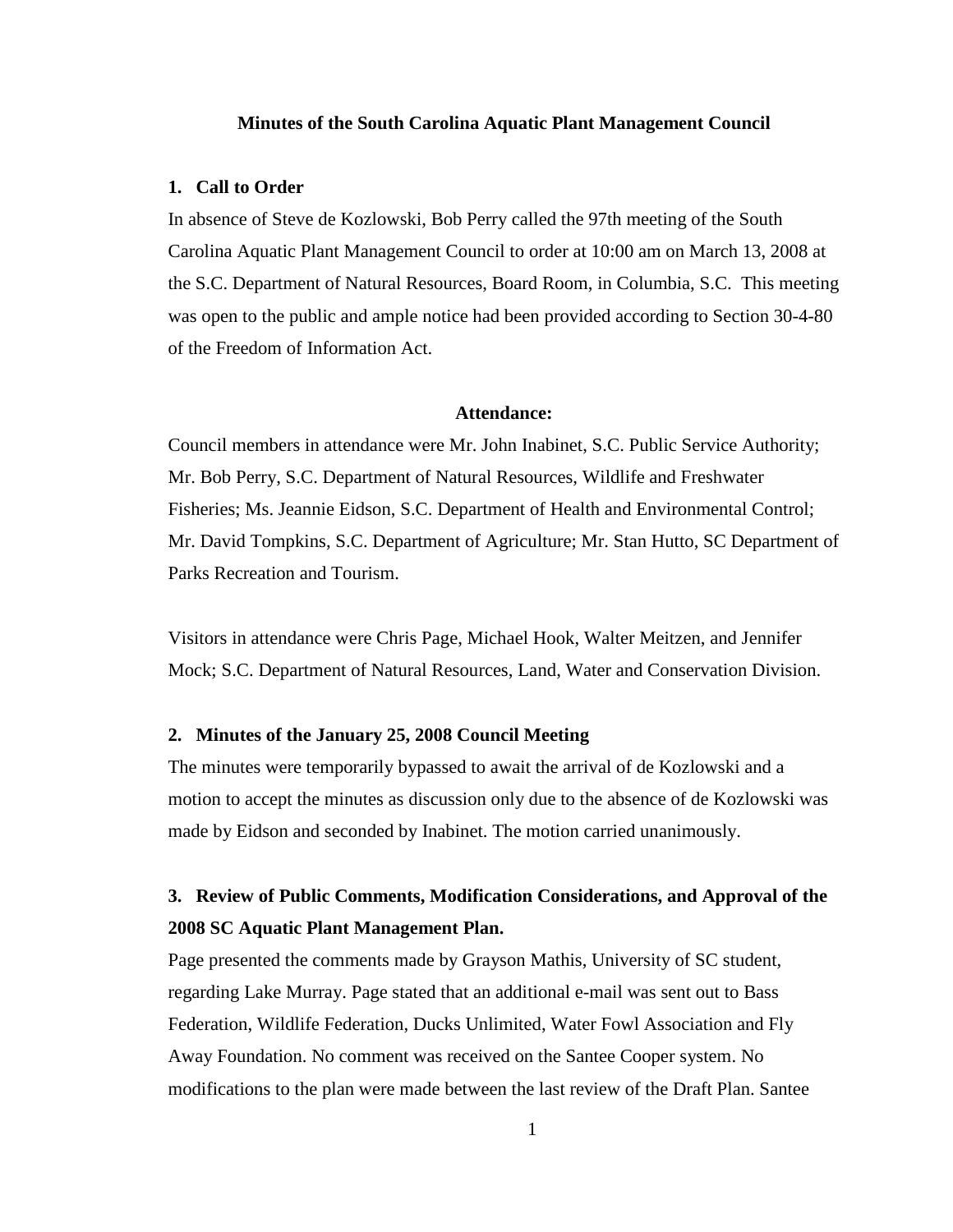Cooper had no modifications as well. There will be no stocking of fish at this time unless the water levels go back up and hydrilla numbers rise. The only stocking in the plan is the continued maintenance stocking in Goose Creek. The system will also continue to be monitored. The approval of the plan was held in abeyance for de Kozlowski's return and the committee moved on to discussion of the status of Lake Wylie.

### **4. Review of Lake Wylie Status**

Page stated that Lake Wylie is a border lake. It is 13,400 acre lake. It is split fifty-fifty with the amount of acreage and water. Page stated that the Lake Wylie Marine Commission has funds that are directed towards Duke Power to do control work on Lake Wylie. Duke cost shares with the Commission and the state of North Carolina. In mid to late January Duke Energy was planning on putting crass carp in Lake Wylie. Page states that they should have been included in that situation, because it is there lake. Page stated that Phil Kirk presented an assessment of trying to figure out what to do and he came up with an experimental approach that says to use one triploid carp for every eight surface acres regardless of acreage in the system. This would equate to a maintenance stocking. Ten acres of topped out hydrilla was treated in Lake Wylie. Fisheries biologist would prefer to not stock any fish until there was a better population number for hydrilla. Page stated that he could not get a consensus from the DNR and information was sent to Duke Energy asking to not stock 500 carp. This was based on the assumption that if 10 acres of topped out hydrilla were found that there is at least twice as much out there. They would also like them to continue doing Cohme treatment. The NC DNR does not believe in herbicide treatments in public supply water bodies. Lake Wylie is about a quarter mile to a half mile away from two public water intakes as well as a power supply area. It was also asked that the area be intensively surveyed. The NC Weed Council met and at this time Page does not know of the outcome of that meeting. Long term management control was also asked for. It was assured that excessive carp would not be stocked above and beyond what is listed.

Tompkins excused himself from the council leaving a proxy that stated "I authorize Stan Hutto to vote, by proxy, in favor of approving the 2008 SC Aquatic Plant Management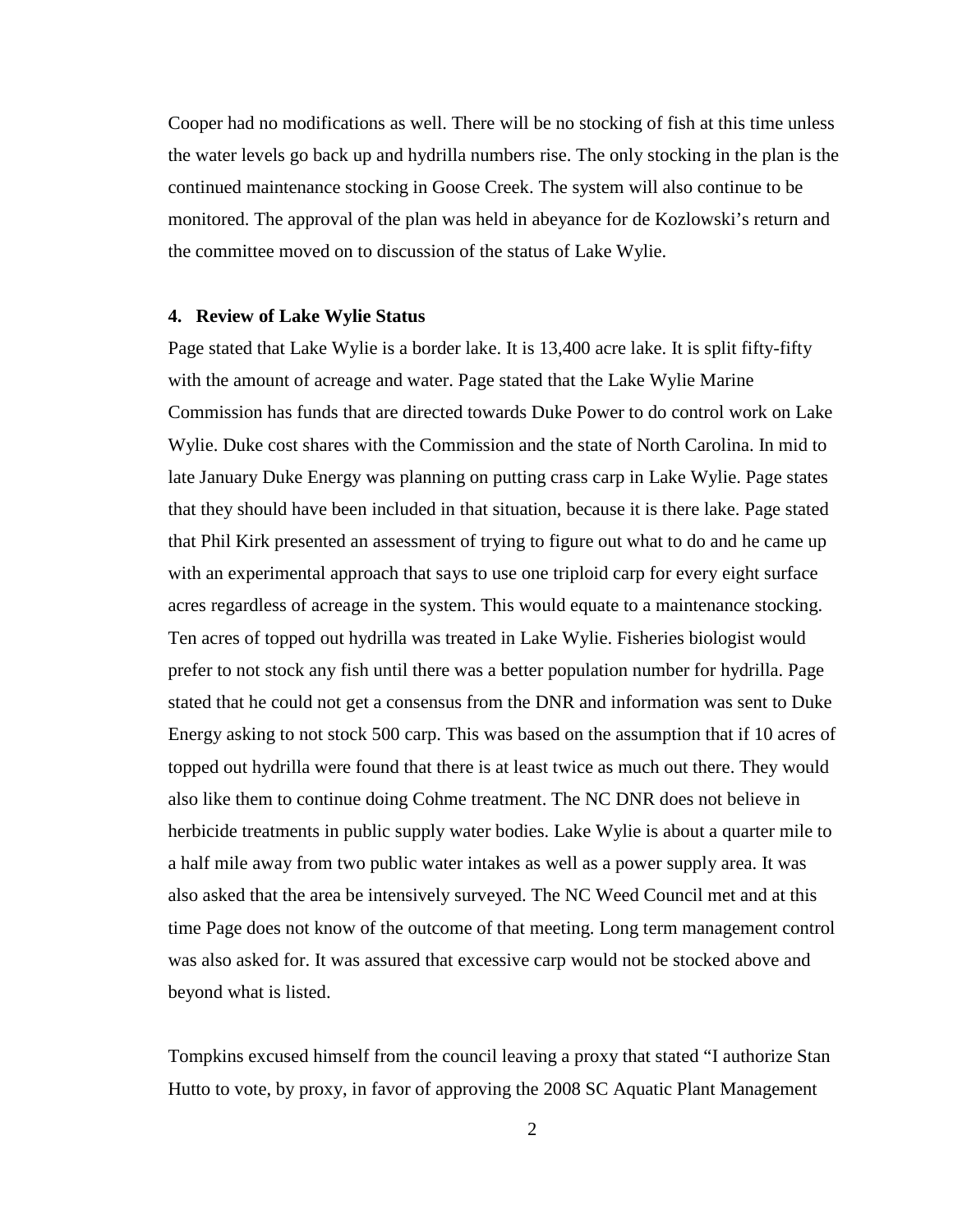### Plan".

Inabinet asked what needs to be done to address the Lake Wylie issue as a council. Page responds that the issues do need to be addressed but do not have to be stated in the plan, but that it is a management activity in SC waters.

Eidson proposed having a memorandum of understanding between NC and the Marine Commissions. Perry suggested that Page explore that opportunity for further dialog. This would be particularly important if there were a sudden surge in hydrilla. Inabinet aggress that this should be done. Perry feels that this may lead to further dialog with the Corps of Engineers and Georgia DNR relative to the interstate lakes on the Georgia border.

### **5. Other Business**

Page states that the Aquatic Invasive Species plan is in its final stages. The drafts have been sent back from the Federal Agency chairman. The Chairman has resigned, but is still participating until a new chairman is appointed. Photos have been compiled and are sitting in DNR Graphics. Page feels it will be 30 to 45 days until distributed to the Governor's office and to agencies for official signatures before going to Washington. Some of the numbers changed slightly due to USGS updates.

Perry suggests with de Kozlowski being absent that the group go ahead and vote on the final plan. Perry asks if there is any objection voting on the two action items with the understanding that the vote may not count and the group may have to quorum by telephone conference and vote by e-mail again. The group had no objection.

Eidson suggested changing page 2 line 4 of the January 25, 2008 SCAPM Council minutes to reflect that the Goal that was set for coverage by Santee Cooper was approved and supported by the Council. Mock agreed to make that change to the minutes. The Motion to approve the minutes as modified was made by Eidson and seconded by Inabinet. The council agreed to accept the minutes.